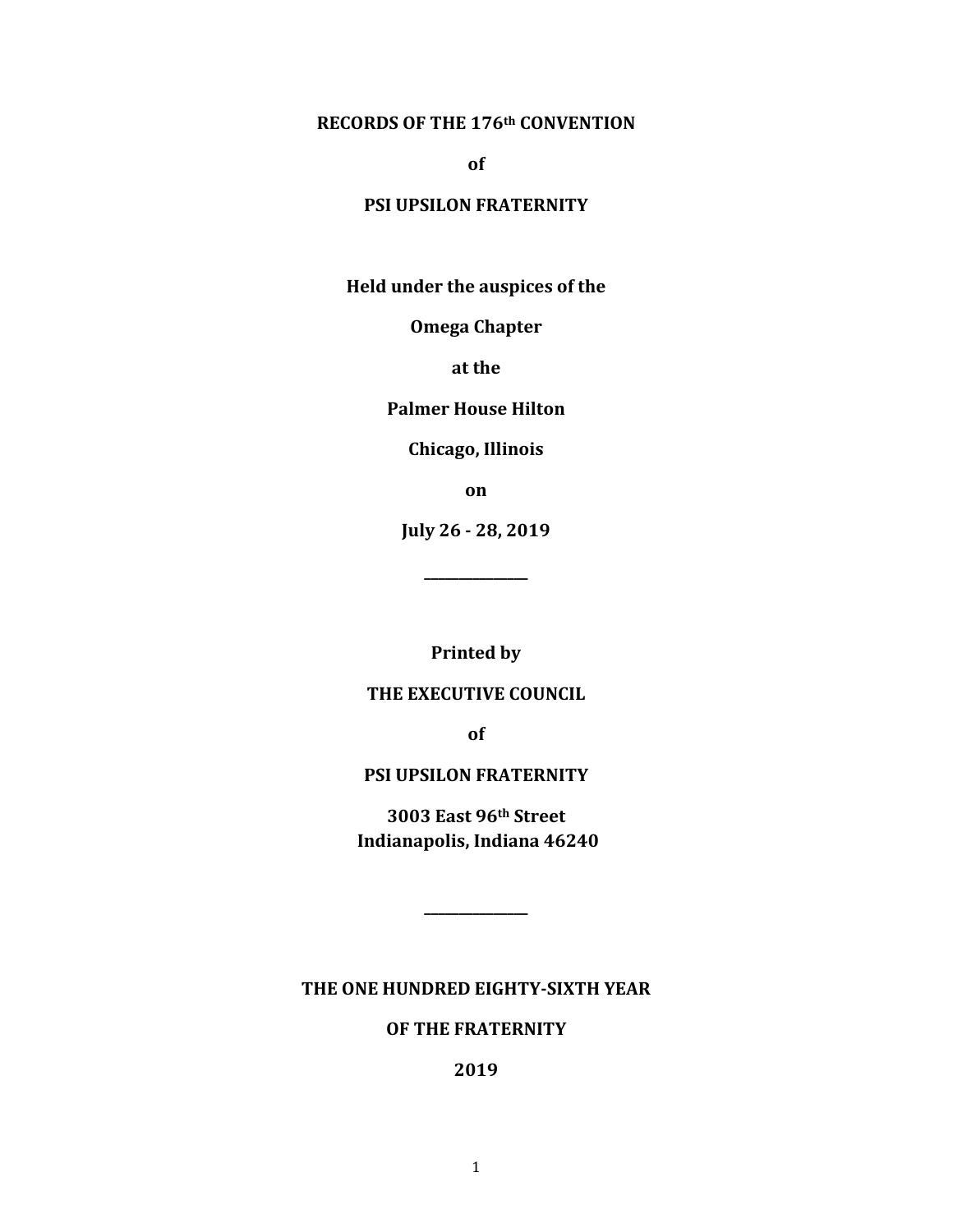### **176TH PSI UPSILON CONVENTION MINUTES OF THE OPENING GENERAL SESSION FRIDAY,JULY 26, 2019**

### **ADAMS BALLROOM PALMER HOUSE HILTON CHICAGO,ILLINOIS**

Vito Smolyak, Omega '21 called the 176th Psi Upsilon Convention to order at 4:10 p.m. on Friday, July 26, 2019. On behalf of the Omega chapter, Brother Smolyak welcomed the delegates to Chicago for the Omega's 150th Anniversary. He then appointed the following temporary officers of the 176th Convention:

President: Evan W. Terry, Epsilon Phi '93 Recorder: Thomas J. Fox, Omicron '00

President Terry appointed the Committee on Nominations and Credentials**:**

## *COMMITTEE ON NOMINATIONS AND CREDENTIALS*

Brad Corner, Omicron '72, Chairman Benjamin Mrotek, Rho '20, Vice Chairman

Rachel Allgaier, Gamma Tau '21 Seoho Choi, Zeta Zeta '21 George Fanelli, Pi '20 Matthew Haufe, Omicron '21 Robert Iwashima, Xi '22 Kevin McNulty, Eta '22 Jordan Percy, Epsilon Nu '20 Thomas Riley, Psi '20 Andrew Smith, Epsilon Iota '22 Alexander Thayer, Phi '22

Matthew DalSanto, Omicron '03 Murray Eskenazi, Lambda '56 Harold Ochsner, Xi '57 Greg Rupp, Phi '81 Alexander Senchak, Eta '06

Brother Corner gave the initial report of the **Committee on Nominations and Credentials**. He reported that the committee confirmed the credentials of delegates from 23 active chapters, three inactive chapters, and one provisional chapter. He then placed the following names in nomination as permanent officers of the 176th Convention: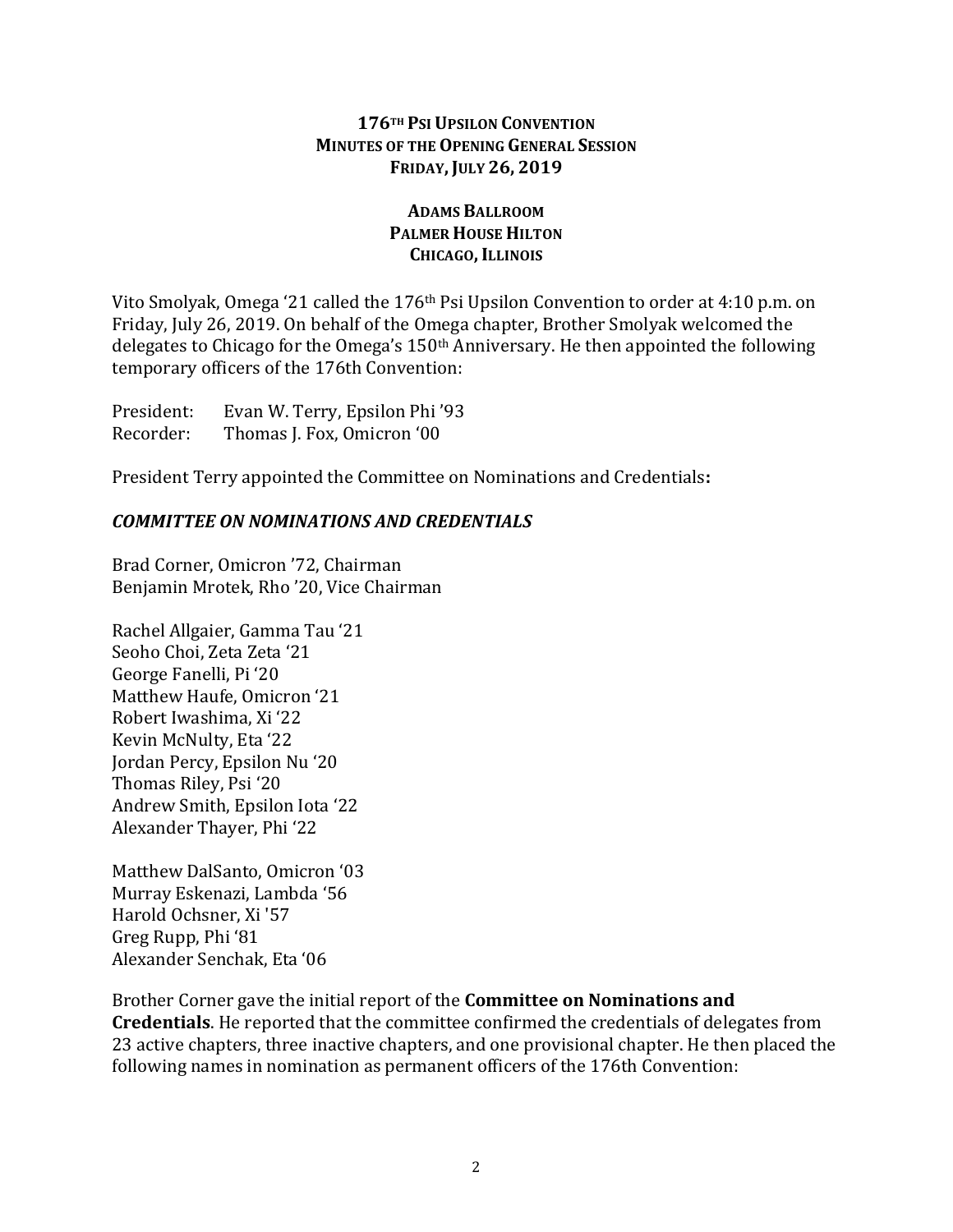| President:      | Evan W. Terry, Epsilon Phi '93    |
|-----------------|-----------------------------------|
| Vice President: | Richard A. Rasmussen, Upsilon '72 |
| Recorder:       | Thomas J. Fox, Omicron '00        |

The resolution passed unanimously.

President Terry called upon Recorder Thomas Fox, Omicron '00 who called the roll of delegates and reported the presence of a quorum.

President Terry then gave the Annual Communication of the Executive Council to the Convention. He then appointed Richard A. Rasmussen, Upsilon '72 as Parliamentarian of the 176th Convention.

President Terry then appointed the following additional standing committees to consider the business to be brought before the Convention:

#### *RULES COMMITTEE*

Richard A. Rasmussen, Upsilon '72, Chairman

J Martin Brayboy, Gamma '84 Brad Corner, Omicron '72 Ashwin Ganeshan, Gamma Tau '20 Ian Holland, Epsilon Iota '20 Jay LaPanne, Delta Nu '89 Jeremy McKeon, Eta '08 Mahlon Schaffer, Upsilon '20 Timothy Zepp, Chi Delta '08

#### *COMMITTEE ON AWARDS*

Ashwin Ganeshan, Gamma Tau '20, Chairman J Martin Brayboy, Gamma '84, Vice Chairman

Ryan Bains, Zeta Zeta '19 Giancarlo Calle, Alpha Omicron '21 Kevin Country, Phi Nu '21 Dan Diaz, Upsilon '21 Taylor Griffin, Tau Epsilon '20 Sasha Hunter, Epsilon Iota '21 Cooper Lair, Chi Delta '20 Quincy Smith, Gamma Tau '22 Andrew West, Phi Delta '21 Charles Wilson, Rho '20

Kevin Brophy, Phi '83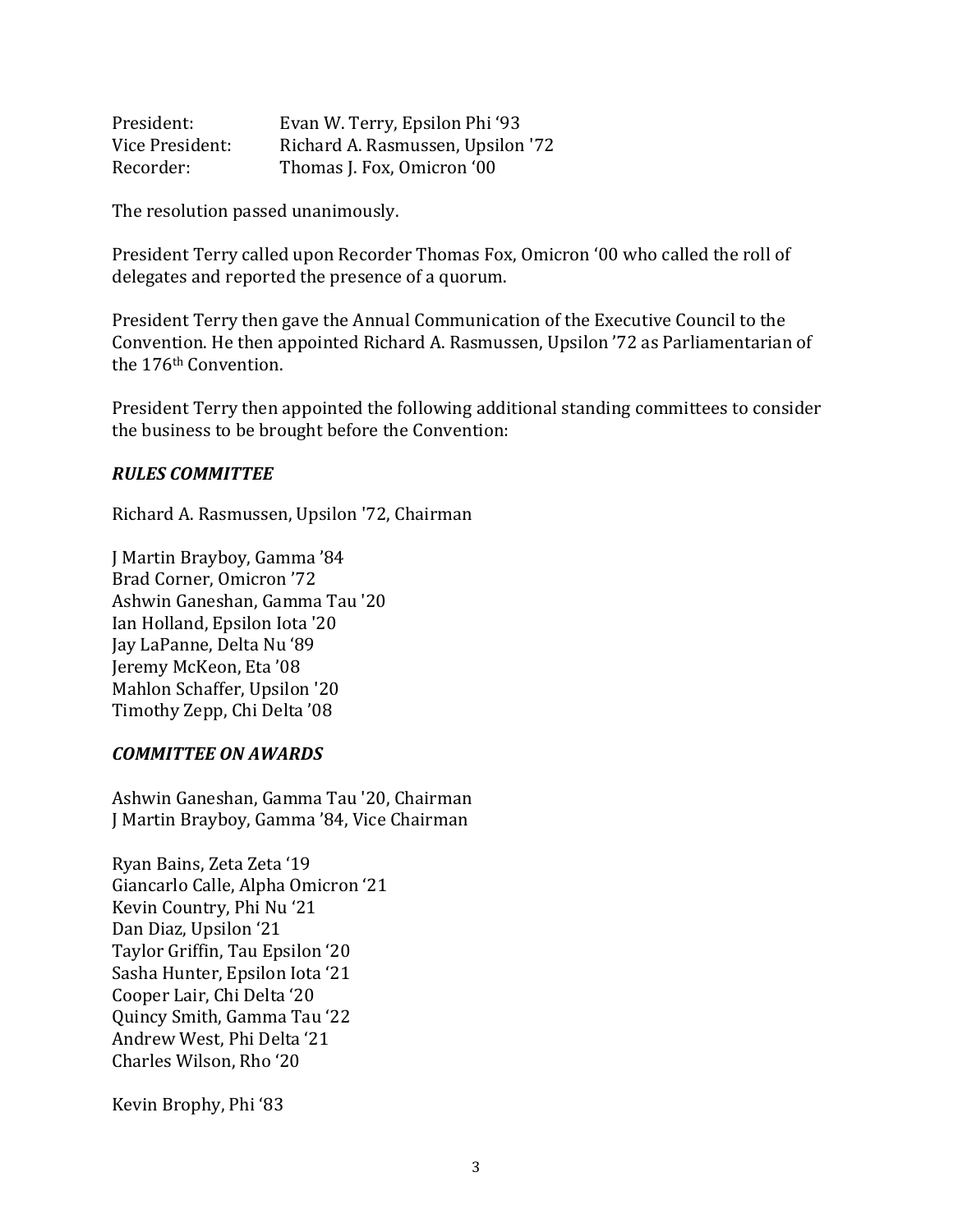Robert McIntire, Omicron '68 Jesse Scherer, Gamma Tau '05 Jon Szynkowski, Epsilon Nu '06

#### *COMMITTEE ON BUDGET AND DEVELOPMENT*

Timothy Zepp, Chi Delta '08, Chairman Orion Keen, Lambda Sigma '20, Vice Chairman

Blake Ballew, Gamma Tau '20 John Cobau, Phi '21 Nikolas Damalas, Delta Omicron Prov '21 Justin Daul, Upsilon '21 Joseph Finkelstein, Tau Epsilon '21 Connor Kessel, Theta Theta '21 Richard Massimilla, Epsilon Iota '21 Vito Smolyak, Omega '21 Patrick Sprigler, Sigma Phi '19 Nicolas Teodosescu, Omicron '22

Brandon Burd, Omicron '13 Patrick Gilrane, Psi '83 Eldred Halsey, Delta '58 Amanda Nabors, Gamma Tau '15 Charles Werner, Omega '55

#### *COMMITTEE ON NEW BUSINESS*

Mahlon Schaffer, Upsilon '20, Chairman Jeremy McKeon, Eta '08, Vice Chairman

Grayson Beeman, Lambda Sigma '20 Matthew Blackman, Xi '21 Joseph Cobau, Phi '21 Gwen Don, Delta '22 Steven Gaston, Chi Delta '20 Quinton Mincy, Omega '19 Julian Mintz, Epsilon Iota '20 Corey O'Brien, Alpha Omicron '20 Zachary Washburn, Phi Nu '21 Bridgid Winston, Gamma Tau '21

Nicholas Hirlinger Saylor, Epsilon Iota '08 David Hollis, Gamma Tau '11 Austin Lowell, Delta Omicron Prov '19 Jacob Schmidt, Chi Delta '11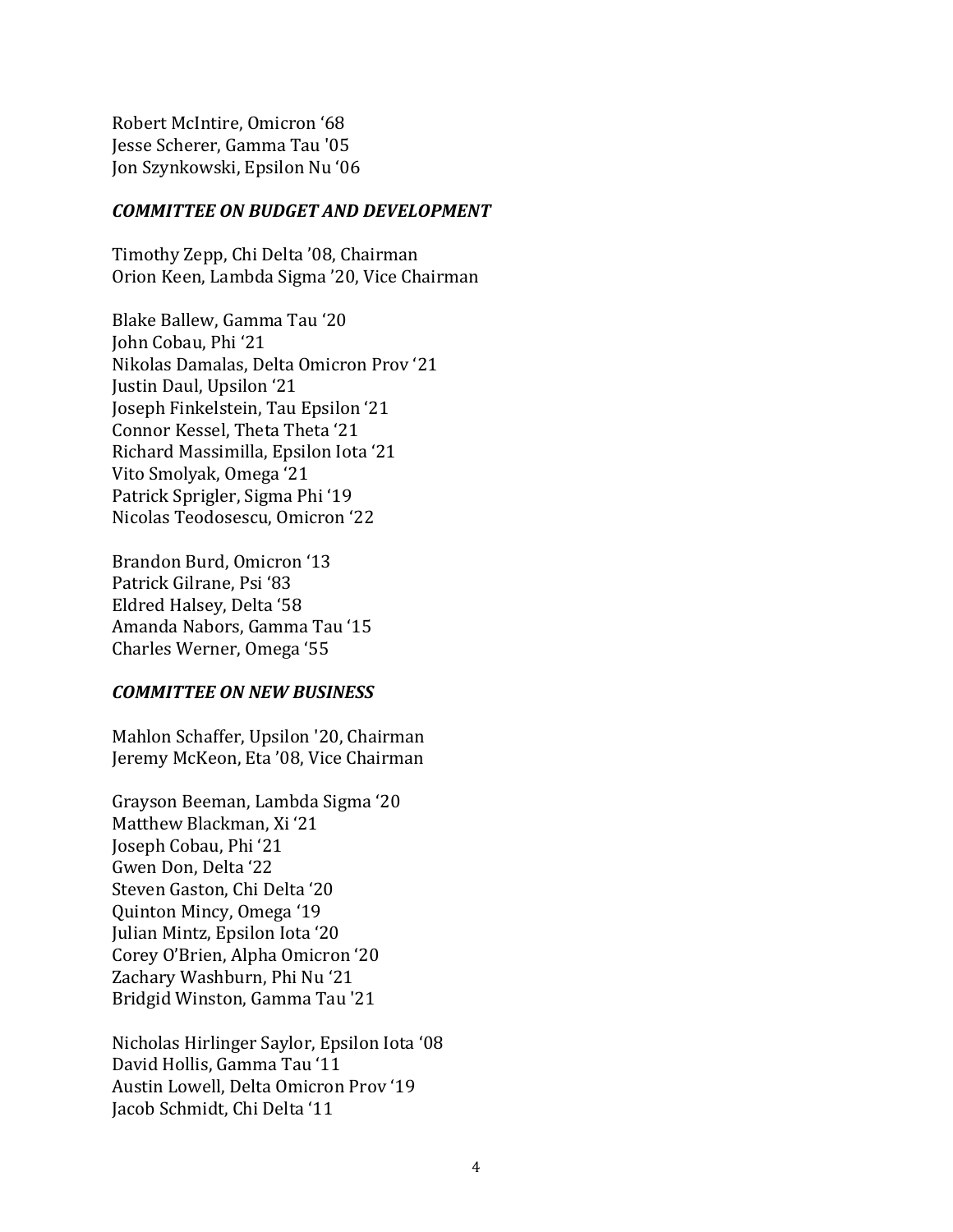#### *COMMITTEE ON UNFINISHED BUSINESS*

Ian Holland, Epsilon Iota '20, Chairman Jay LaPanne, Delta Nu '89, Vice Chairman

Dakota Cobb, Gamma Tau '21 Ryan Kohler, Phi Delta '21 Raymond Lee, Delta '20 Anthony Lovat, Sigma Phi '21 Joseph Mozdzanowski, Pi '20 Matthew Sale, Theta Theta '21 Jonathan Saliby, Eta '21 Tyson Talhan, Zeta Zeta '20 Samuel Vigneault, Psi '21 Justin Wagner, Epsilon Nu '21 Eric Wong, Delta Omicron Prov '20

Robert Peterson, Omicron '68 Helen Pickron, Gamma Tau '17 Christopher Scott, Omicron '84 Lynn Werner, Omega '08H Morris Wolff, Gamma '58

#### *EX-OFFICIO MEMBERS, ALL COMMITTEES*

David Elms, Tau Epsilon '19 Matthew Farleo, Gamma Tau '22 Thomas Fox, Omicron '00 Cathy Lefebvre, Gamma Tau '18 Richard A. Rasmussen, Upsilon '72 Evan W. Terry, Epsilon Phi '93

President Terry then called on Thomas Fox, Omicron '00 to review the schedule and logistics for the 2019 Leadership Institute and 176<sup>th</sup> Convention.

President Terry then called on David Elms, Tau Epsilon '19, to review the role of the Undergraduate Advisory Board and the nomination and election process.

Next, President Terry called on Director of Chapter Services Cathy Lefebvre, Gamma Tau '18, to give a report on Recruitment, Community Service, and Academics to the Convention.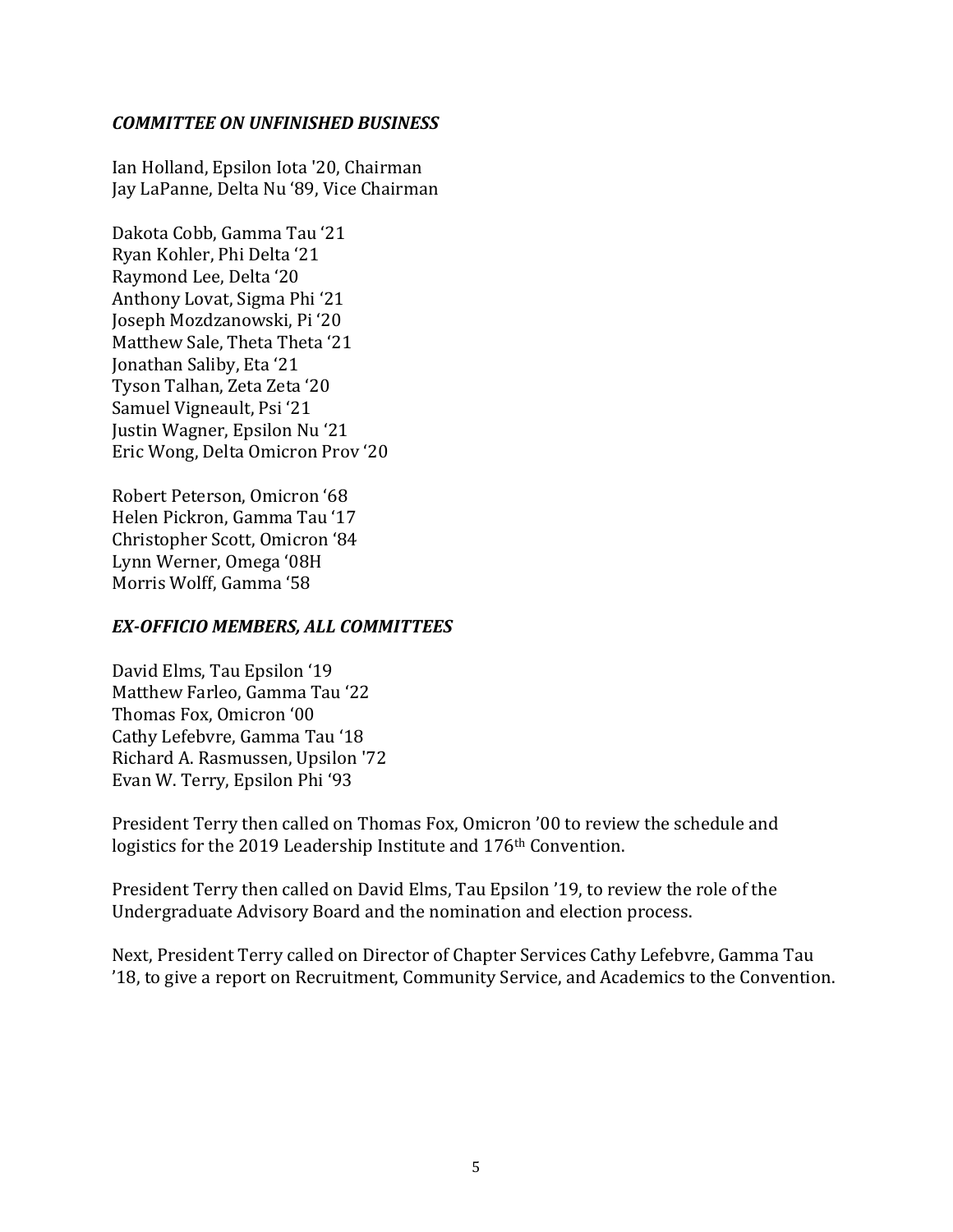Corey O'Brien, Alpha Omicron '20, presented the following resolution which after being duly seconded, passed unanimously:

# **Special Resolution #1**

**Resolved:** The 176<sup>th</sup> Convention extends warm fraternal greetings to

Bradley R. Corner, Omicron '72 Murray Eskenazi, Lambda '56; Charles A. Werner, Omega '55; and William N. Wishard III, Delta Delta '64,

Honorary Life Members of the Executive Council out of respect and gratitude for their devotion and service to Psi Upsilon.

Justin Daul, Upsilon '21, presented the following resolution which after being duly seconded, passed unanimously:

## **Special Resolution #2**

**Resolved:** That the 176<sup>th</sup> Convention gratefully acknowledges the services of David Elms, Tau Epsilon '19 and Sean Sifford, Sigma Phi '20 as undergraduate members of the Executive Council during the past year.

Ian Holland, Epsilon Iota '20, presented the following resolution which after being duly seconded, passed unanimously:

### **Special Resolution #3**

**Resolved:** That the 176<sup>th</sup> Convention expresses its profound appreciation to

Matthew J. Eckenrode, Epsilon Nu '04; Lewis R. Finkelstein, Omicron '83; Patrick Gilrane, Psi '82; Jay LaPanne, Delta Nu '89; Jeremy McKeon, Eta '08; Gregory P. Rupp, Phi '81; Evan W. Terry, Epsilon Phi '93; and Samuel J. Tinaglia, Omega '88;

for their enormous contributions to the Fraternity as alumni term members of the Executive Council.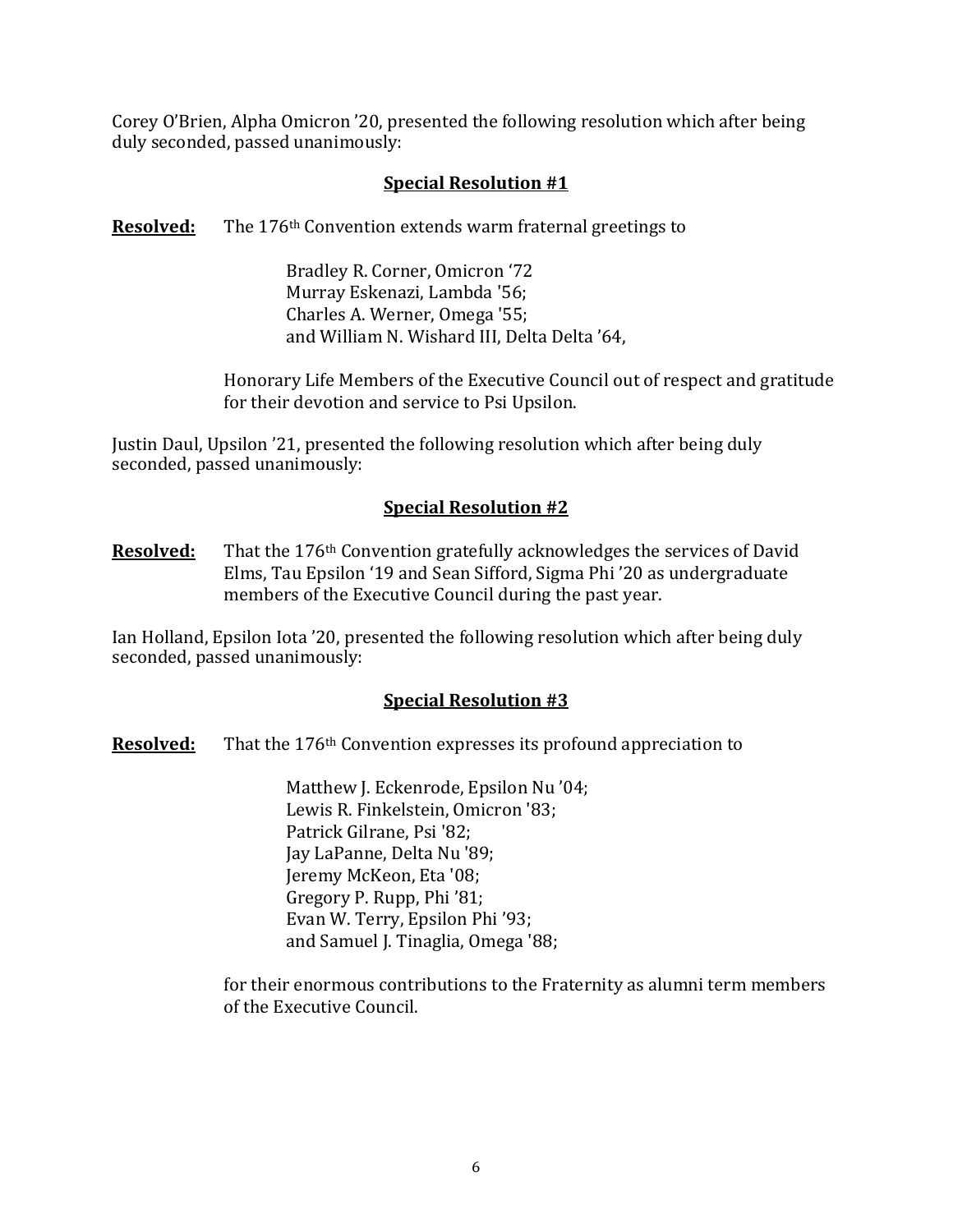Nikolas Damalas, Delta Omicron Provisional '21, presented the following resolution which after being duly seconded, passed unanimously:

### **Special Resolution #4**

**Resolved:** That the 176<sup>th</sup> Convention gratefully acknowledges the services of

Thomas T. Allan, IV, Theta Theta '89 Mark D. Bauer, Omega '83 David A. B. Brown, Epsilon Phi '66; Charles M. Hall, Nu Alpha '71; Richard A. Rasmussen, Upsilon '72; and James A. Swanke, Rho '80

as past presidents and Life Members of the Executive Council, out of respect and gratitude for their devotion and service to Psi Upsilon.

Orion Keen, Lambda Sigma '20, presented the following resolution which after being duly seconded, passed unanimously:

### **Special Resolution #5**

**Resolved:** That the 176<sup>th</sup> Convention extends its sincere appreciation to the directors of The Psi Upsilon Foundation,

> J. Martin Brayboy, Gamma '84 Matthew J. Eckenrode, Epsilon Nu '04; Lewis R. Finkelstein, Omicron '83; Jessica A. Frame, Gamma Tau '07; Patrick J. Gilrane, Psi '82; Gary G. Pan, Eta '86; Alexander C. Senchak, Eta '06; and Timothy D. Zepp, Chi Delta '08

for their dedication to the mission and values of Psi Upsilon Fraternity.

At 5:04 p.m. President Terry recessed the 176th Psi Upsilon Convention until Sunday, July 28, 2019 at 1:30 p.m.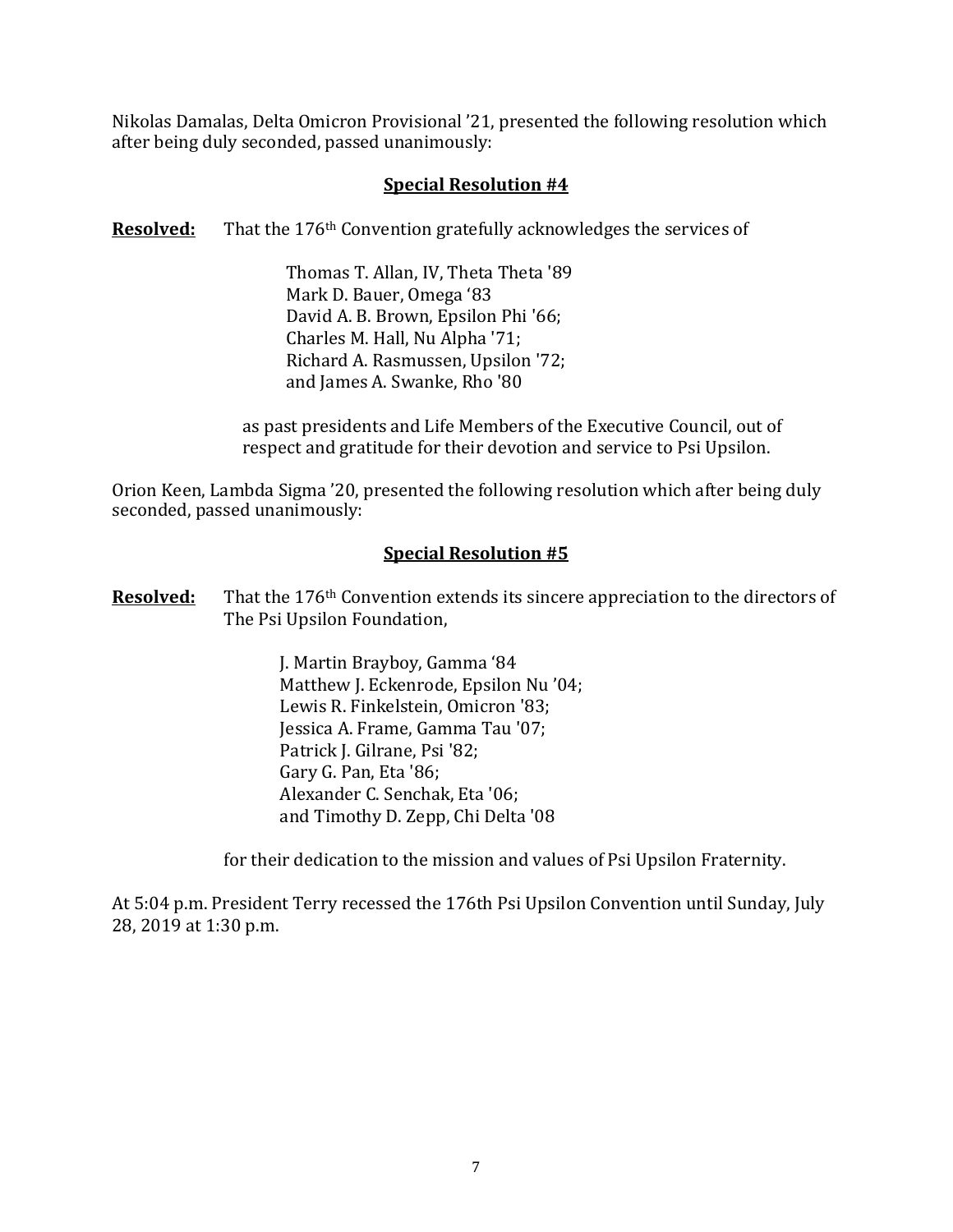#### **176TH PSI UPSILON CONVENTION MINUTES OF THE CLOSING GENERAL SESSION SUNDAY,JULY 28, 2019**

## **ADAMS BALLROOM PALMER HOUSE HILTON CHICAGO,ILLINOIS**

President Evan W. Terry, Epsilon Phi '93, called the closing session of the 176th Psi Upsilon Convention to order at 2:24 p.m. on Sunday, July 28, 2019. On behalf of the entire Convention President Terry extended its appreciation to the Omega Chapter and its alumni for sponsoring the cookout at the chapter house Friday and River Cruise on Saturday evening.

President Terry then asked Brother Fox to call the roll of delegates. The roll was called, and a quorum was declared to be present.

President Terry called upon Brother Rasmussen to review the parliamentary rules by which the Convention conducts its business. Brother Rasmussen then presented the report of the Rules Committee. He indicated that after reviewing the work of all the committees, they would be called in the following order and allowed the following times to present their reports and resolutions:

| Nominations and Credentials | 20 minutes |
|-----------------------------|------------|
| <b>Unfinished Business</b>  | 10 minutes |
| Budget & Development        | 5 minutes  |
| Awards                      | 15 minutes |
| <b>New Business</b>         | 20 minutes |

The report of the Rules Committee was approved unanimously.

### *Committee on Nominations and Credentials*

Robert Iwashima, Xi '22, on behalf of the Committee on Nominations and Credentials, placed in nomination the following brothers for election as Executive Council undergraduate term members:

> Taylor Griffin, Tau Epsilon '20 Corey O'Brien, Alpha Omicron '20 Ian Holland, Epsilon Iota '20 James Cantrall, Phi Delta '20 Joey Cobau, Phi '21

After candidates who were present at the closing session addressed the Convention, Brothers Cantrell and Cobau were elected by written ballot for one-year terms as the Undergraduate Advisory Board to the Executive Council. Brother Griffin will serve as the alternate member.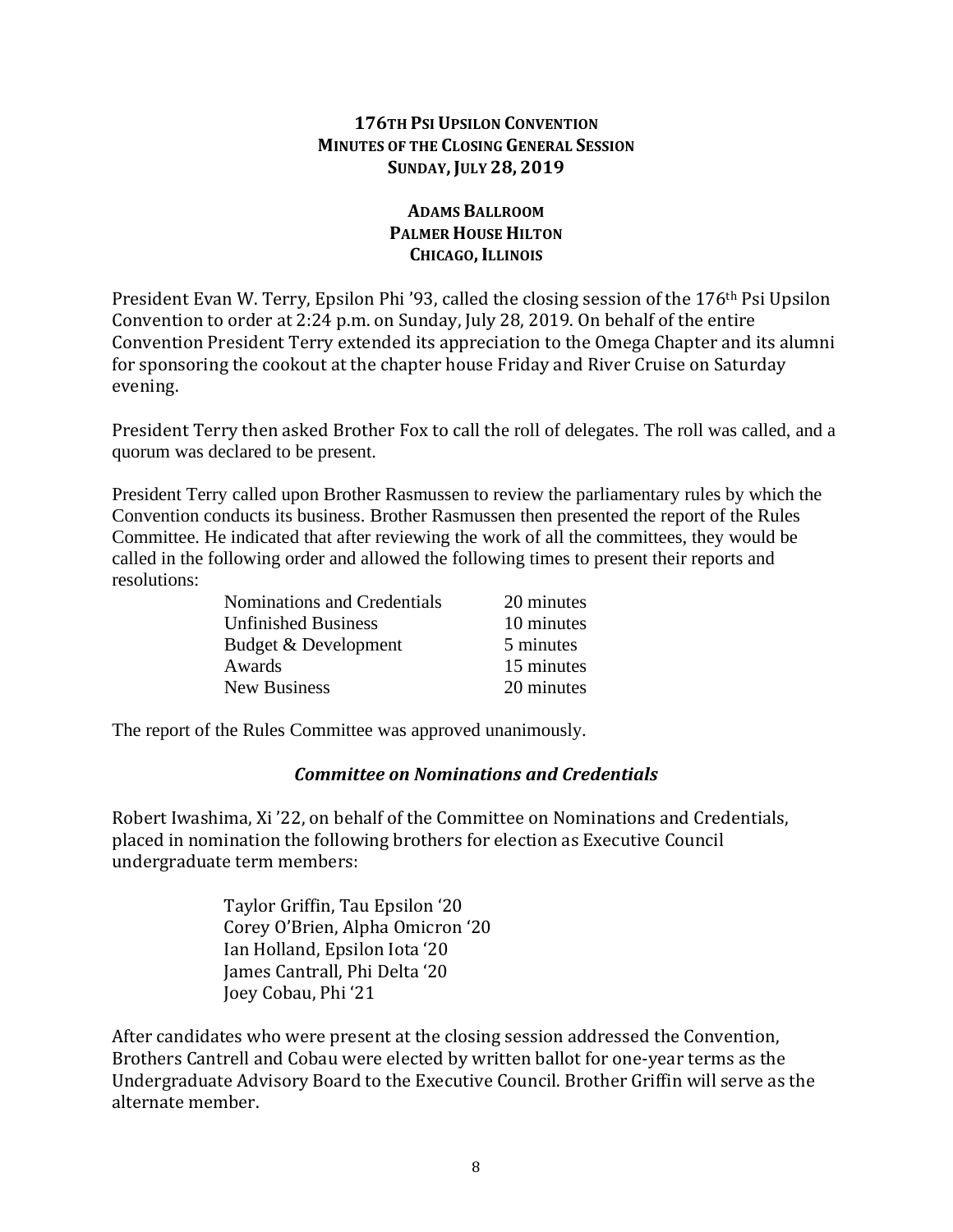Seoho Choi, Zeta Zeta '21 presented the following resolution, which passed unanimously.

# **General Resolution #1**

**Resolved**: The Committee on Nominations and Credentials nominates the following brothers as alumni term members to the Executive Council: Tim Zepp, Chi Delta '08 for a three-year term; Jay LaPanne, Delta Nu '89 for a three-year term; David Hollis, Gamma Tau '11 for a two-year term; Christian Brydges, Nu '95 for a one-year term; Jon Szynkowski, Epsilon Nu '06 for a one-year term.

Jordan Percy, Epsilon Nu '20 presented the following resolution, which passed unanimously.

#### **Special Resolution #6**

**Resolved**: That the 176th Convention Thanks Samuel Tinaglia, Omega '88 and Matthew Eckenrode, Epsilon '04 for their dedicated service as alumni term members of the Executive Council of Psi Upsilon Fraternity

### *Committee on Unfinished Business*

James Cantrell, Phi Delta '20, presented the following recommendation.

### **Recommendation #1**

| Whereas:            | The Phi Delta chapter is celebrating its 25 <sup>th</sup> anniversary, in 2021; and   |
|---------------------|---------------------------------------------------------------------------------------|
| <u>Whereas</u> :    | The Phi Delta chapter has never hosted a convention; and                              |
| Whereas:            | Washington D.C is a major city with access to two major airports;<br>therefore be it  |
| <u>Recommended:</u> | That Washington D.C be considered as the site of the 178 <sup>th</sup><br>Convention. |

Ian Holland, Epsilon Iota '20, presented the following recommendation.

### **Recommendation #2**

| Whereas: |  | The Rho Chapter will be celebrating its 125 <sup>th</sup> anniversary in 2021:and |
|----------|--|-----------------------------------------------------------------------------------|
|----------|--|-----------------------------------------------------------------------------------|

**Whereas**: The Rho Chapter has not hosted a convention since 1955; therefore be it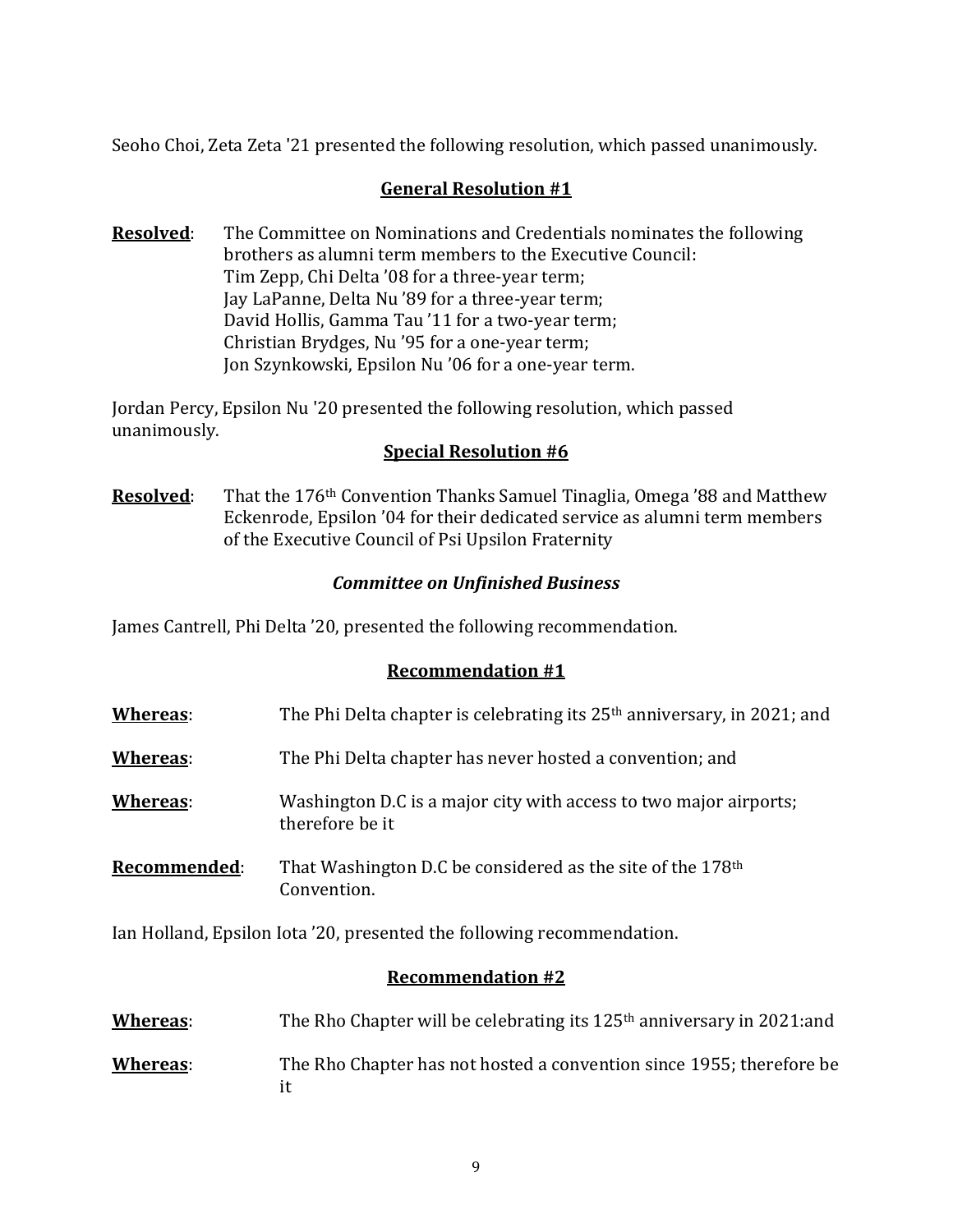**Recommended:** That Madison, WI be considered as the site of the 178<sup>th</sup> Convention.

Joseph Mozdzanowski, Pi '20, presented the following recommendation.

#### **Recommendation #3**

- **Whereas:** The Delta chapter will be celebrating its 185<sup>th</sup> anniversary in 2022: and
- **Whereas**: The Delta chapter has not hosted a convention since 1987; therefore be it

**Recommended:** That New York, NY be considered as the site of the 179<sup>th</sup> Convention.

Eric Wong, Delta Omicron Provisional '20, presented the following recommendation.

# **Recommendation #4**

- **Whereas:** The attendance at the Psi Upsilon convention is required of all active chapters by the constitution of the Psi Upsilon fraternity; and **Whereas**: Chapter representation at the Psi Upsilon convention serves to strengthen inter-chapter bonds; and
- **Whereas:** The Zeta, Beta Beta, and Tau chapters were not in attendance for the 176th Convention; therefore be it
- **Recommended:** That the Executive Council strongly encourage the aforementioned chapters to attend future Psi Upsilon conventions.

Anthony Lovat, Sigma Phi '21, presented the following resolution, which passed unanimously.

- **Whereas**: Our staff has gone above and beyond to ensure a successful convention; and
- **Whereas**: Without the efforts of our staff, the convention would not have been as successful as it has been; therefore be it
- **Resolved:** The 176<sup>th</sup> Convention, express its sincere gratitude to the hardworking staff for all the work they have done over this weekend. Thank you to: Thomas Fox, Omicron '00, Executive Director; Cathy Lefebvre, Gamma Tau '218, Director of Chapter Services; Bethann Taylor, Director of Administration; Steve Malinski Epsilon Iota '09 our photographer and interns, David Elms Tau Epsilon '19 and Matthew Farleo Gamma Tau '22.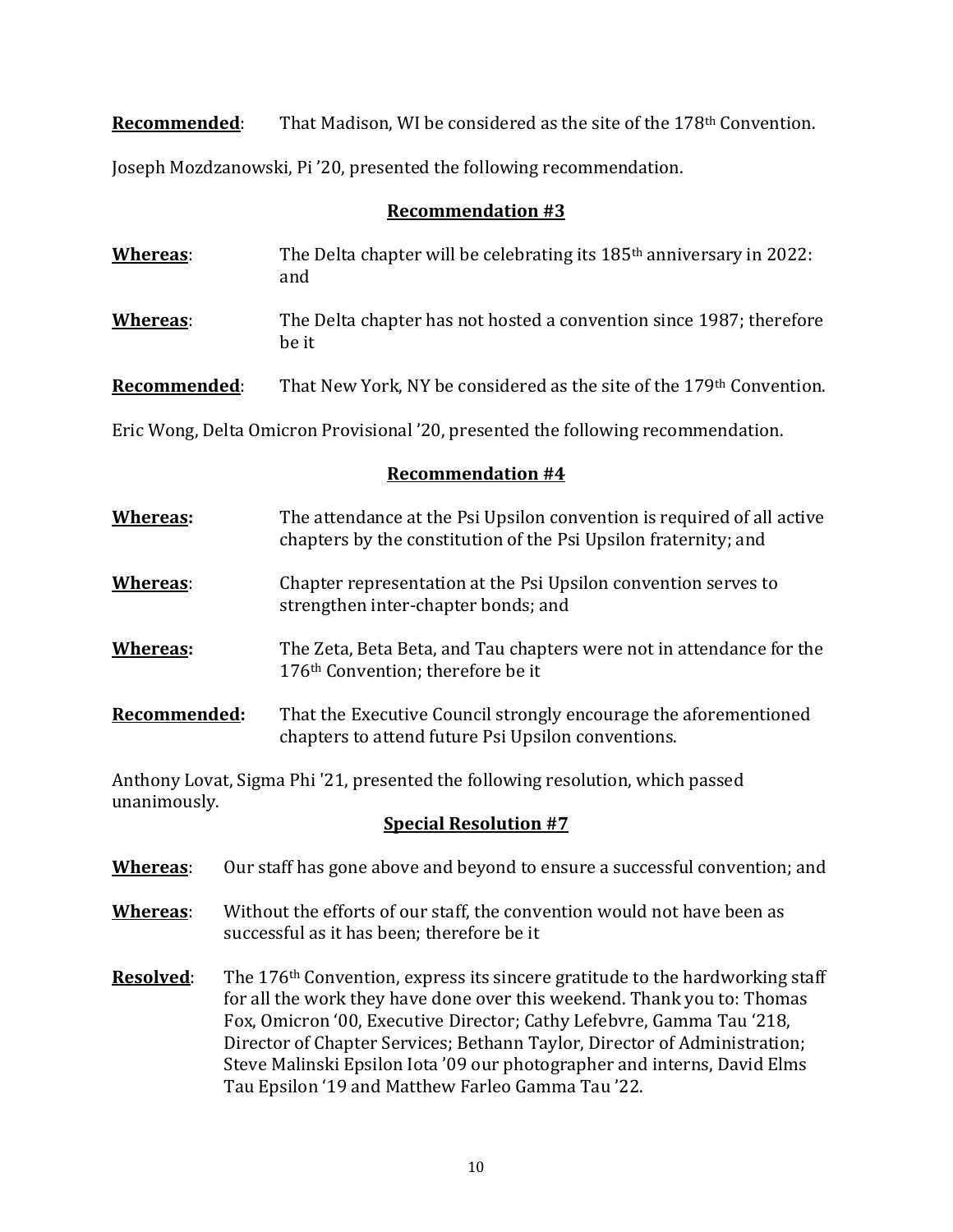Justin Wagner, Epsilon Nu '21, presented the following resolution, which passed unanimously.

# **Special Resolution #8**

- **Whereas**: We have had no issues as a group and have been satisfied with our accommodations; therefore be it
- **Resolved**: That the Committee on Unfinished Business extend a thank you to the Palmer House for a stay on behalf of all of the 176th Psi Upsilon Convention delegates and guests.

Samuel Vigneault, Psi '21, presented the following resolution, which passed unanimously.

### **Special Resolution #9**

- **Whereas**: The Omega Chapter hosted the 176th Psi Upsilon Convention; and
- **Whereas**: The Omega Chapter hosted a cookout at their chapter house on the first night of the convention; and
- **Whereas**: Charles Werner Omega '55 and Lynn Werner Omega '08H especially went above and beyond in their service to the 176th convention; therefore be it
- **Resolved**: That the committee on unfinished business on behalf of all members, extend a thank you to the Omega Chapter for hosting the 176th Convention.

Matthew Sale, Theta Theta '21, presented the following resolution, which passed unanimously.

- **Whereas**: All the chapters, their delegates, and alumni who attended the 176th Convention have made it a successful event; therefore be it
- **Resolved:** That the committee on unfinished business on behalf of all members extend a thank you to everyone present.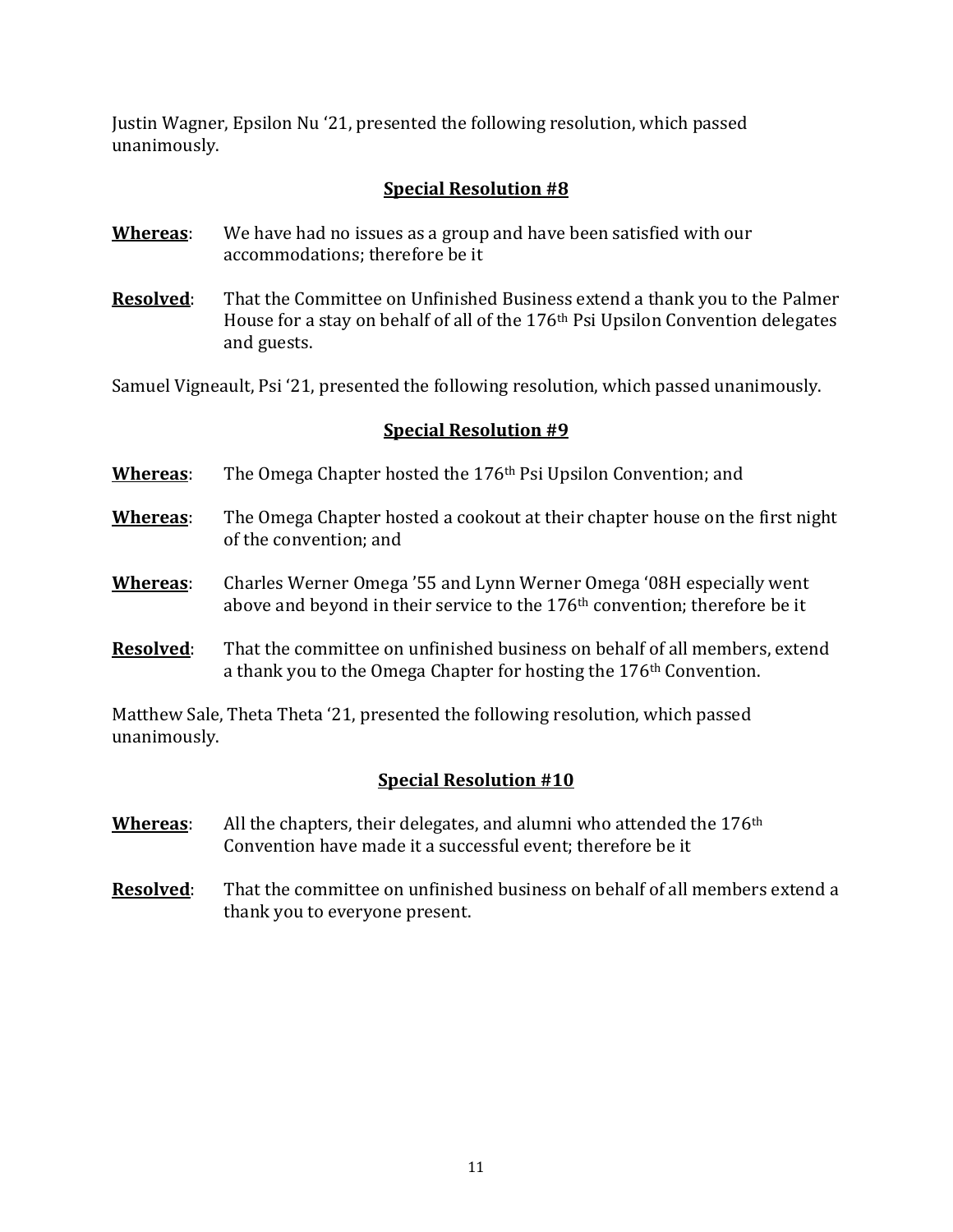### *Committee on Budget and Development*

Orion Keen, Lambda Sigma '20, presented the following resolution, which passed unanimously.

### **General Resolution #2**

**Resolved:** That the 176<sup>th</sup> Convention reviewed the financial statements for the 2018-19 fiscal year through June 30, 2019 and found them acceptable.

Nikolas Damalas, Delta Omicron Provisional '21, presented the following recommendation.

### **Recommendation #5**

- **Whereas:** The 176<sup>th</sup> Convention reviewed the assessments outstanding for the fiscal year of 2018-2019, therefore be it
- **Recommended**: That chapters with outstanding debt work with their chapter advisor and alumni association to devise a written payment plan to help payoff the debt in a reasonable period of time, to be submitted to the Executive Council for approval.

John Cobau, Phi '21, presented the following recommendation.

### **Recommendation #6**

- **Whereas:** The 176<sup>th</sup> convention reviewed the budget for the fiscal year 2019-2020 with projected revenues of \$667,000 and projected expenses of \$663,525; therefore, be it
- **Recommended:** That the Executive Council adopt the proposed budget for 2019-2020 fiscal year as presented.

# *Committee on Awards*

Ashwin Ganeshan, Gamma Tau '20, presented the following resolution, which passed unanimously.

# **General Resolution #3**

**Whereas**: The Garnet and Gold Award for Academic Excellence is presented to those chapters that have demonstrated substantial academic achievement including a strong standing among their peers at their respective universities; and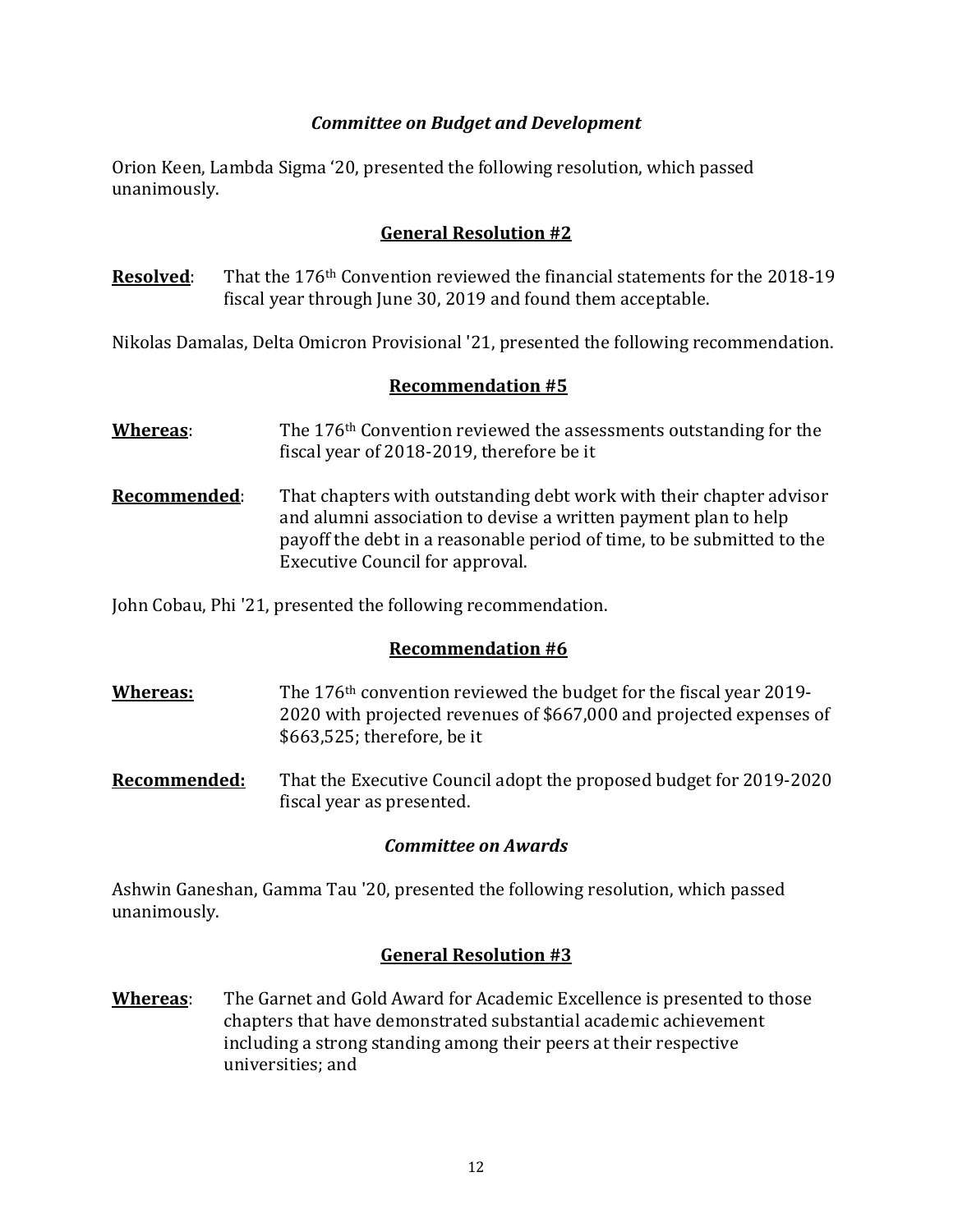- **Whereas**: The Tau, Omicron, Epsilon Nu, Chi Delta, Lambda Sigma, Delta Nu, and Tau Epsilon chapters have demonstrated such achievement; therefore be it
- **Resolved**: That the Garnet and Gold Award for Academic Excellence be presented to the Tau, Omicron, Epsilon Nu, Chi Delta, Lambda Sigma, Delta Nu, and Tau Epsilon chapters.

Cooper Lair, Chi Delta '20, presented the following resolution, which passed unanimously.

### **General Resolution #4**

- **Whereas**: The Owl Award for Exceptional Academic Performance is presented to those chapters, provisional chapters, or owl clubs that have demonstrated truly significant academic achievements; and
- **Whereas**: The Xi, Omega, Lambda Sigma and Delta Nu chapters have demonstrated such achievement; therefore be it
- **Resolved**: That the Owl Award for Exceptional Academic Performance be presented to the Xi, Omega, Lambda Sigma and Delta Nu chapters.
- Taylor Griffin, Tau Epsilon '20, presented the following resolution, which passed unanimously.

- **Whereas**: Certain Psi Upsilon chapters have demonstrated significant academic excellent; and
- **Whereas**: The Delta has shown good consistent academic achievement over the 3 semesters and in the fall of 2018 the new member GPA was a 3.936; and
- **Whereas**: The Alpha Omicron has demonstrated an improvement in academic performance over the past year; and
- **Whereas**: The Delta Nu has an outstanding, consistent performance including fall of 2018 where the chapter GPA was a 3.70; and
- **Whereas**: The Delta Nu has been ranked first among fraternities on their campus since fall 2017; therefore be it
- **Resolved:** That the 176<sup>th</sup> Convention recognizes the academic achievement of these chapters.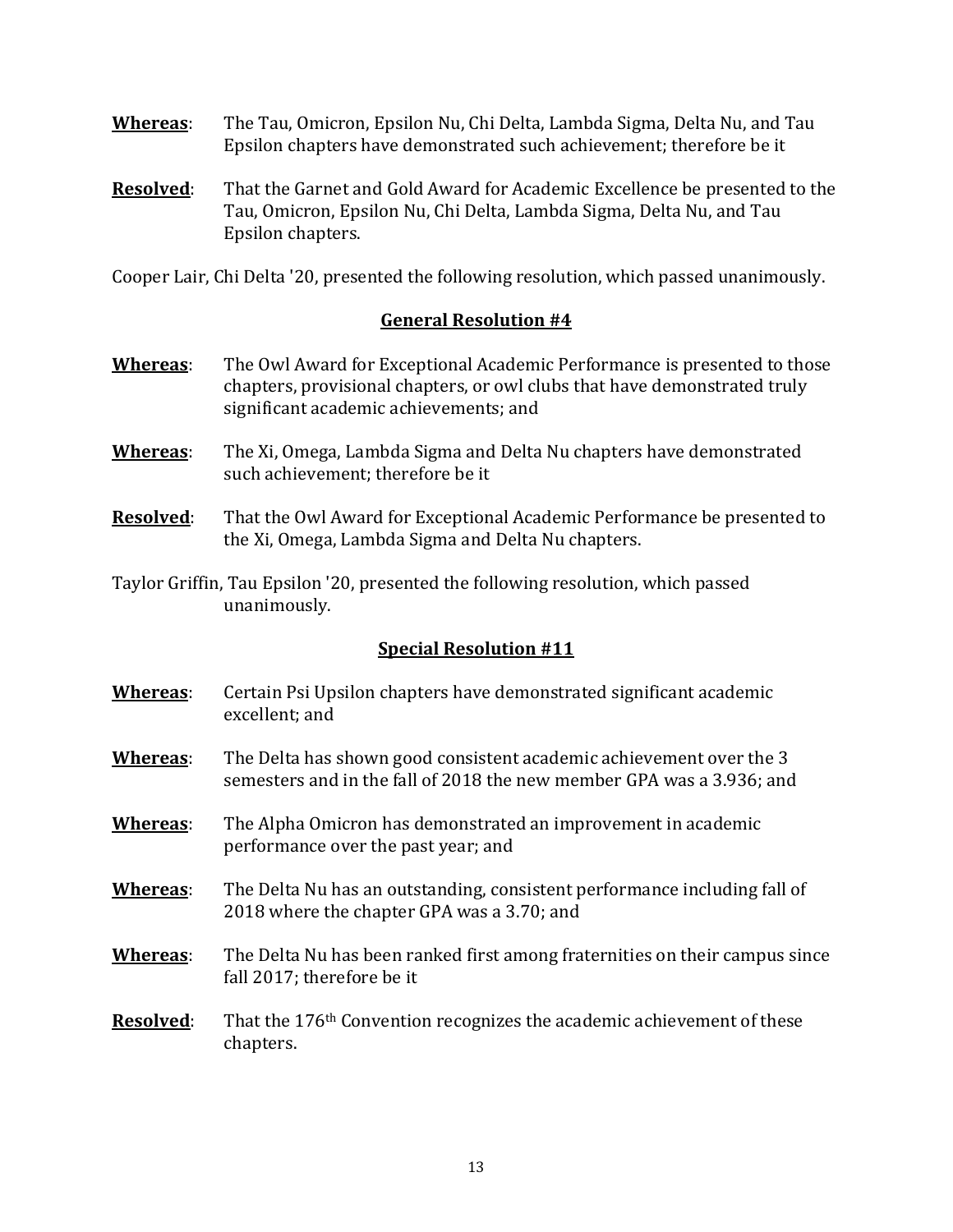Giancarlo Calle, Alpha Omicron '21, presented the following recommendation.

# **Recommendation #7**

- **Whereas:** Certain Psi Upsilon chapters have seen low academic performance compared to their campus' all-men's average; therefore be it
- **Recommended**: That these chapters consult with Director of Chapter Services for Psi Upsilon Fraternity on a plan to improve academic performance before the start of the fall term.
- Sasha Hunter, Epsilon Iota '21, presented the following resolution, which passed unanimously.

### **General Resolution #5**

- **Whereas**: The Clasped Hand Award is presented to chapters that have devoted significant time and effort to philanthropic efforts and community service; and
- **Whereas**: The Zeta, Tau, Rho, Phi Delta, Lambda Sigma, Alpha Omicron, Phi Nu and Tau Epsilon chapters have performed exceptionally in regards to philanthropy and community service; therefore be it
- **Resolved**: That the Clasped Hands Award be presented to the Zeta, Tau, Rho, Phi Delta, Lambda Sigma, Alpha Omicron, Phi Nu and Tau Epsilon chapters.

Daniel Diaz, Upsilon '21, presented the following resolution, which passed unanimously.

- **Whereas**: One of the national philanthropies of Psi Upsilon Fraternity is American Foundation for Suicide Prevention; and
- **Whereas**: The loss of a brother to suicide is a significant event that impacts many chapters; and
- **Whereas**: The involvement with American Foundation for Suicide Prevention demonstrates a care and concern for all brothers and people; therefore, be it
- **Resolved:** That the 176<sup>th</sup> convention commends all chapters who contribute to the American Foundation for Suicide Prevention.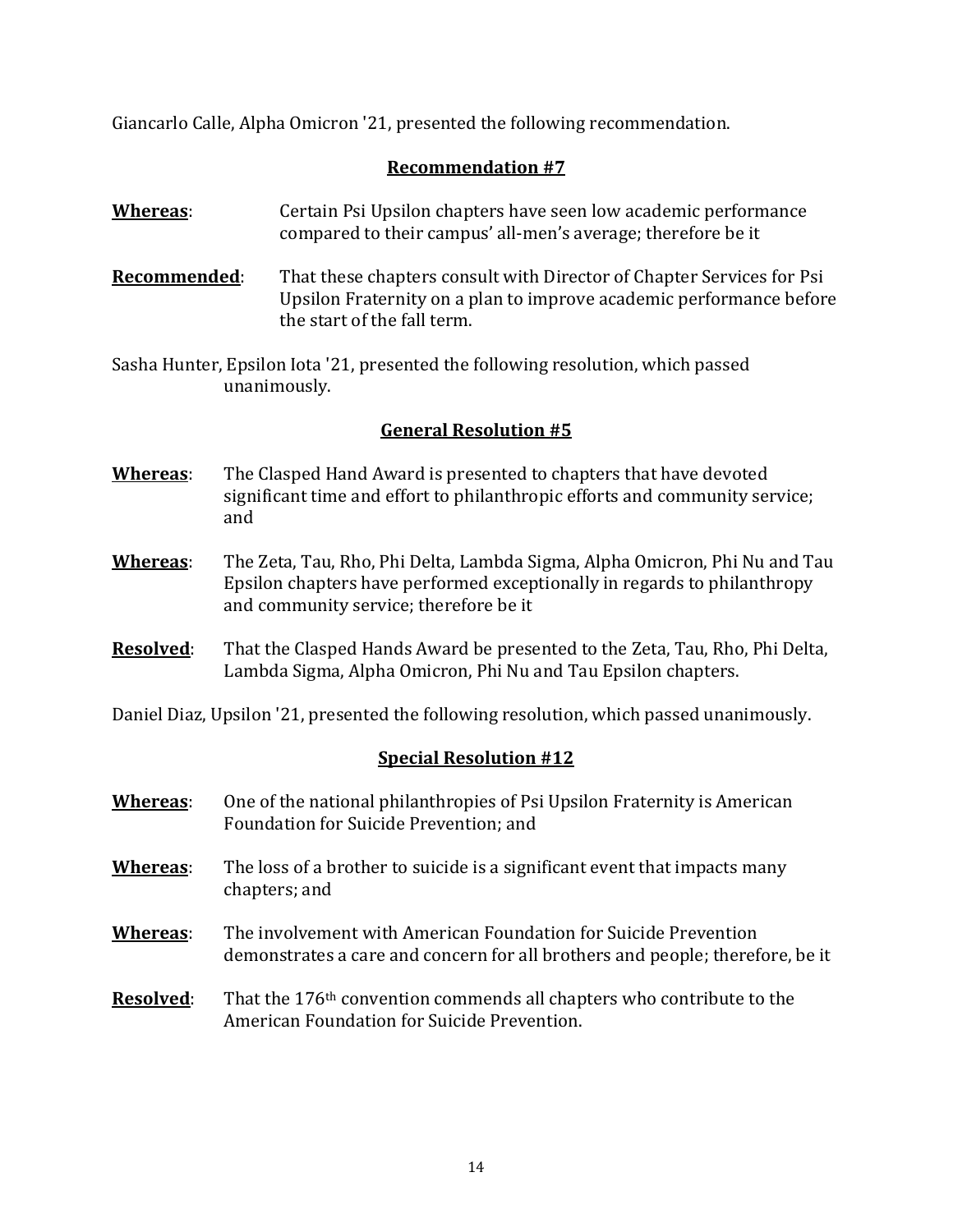Kevin Country, Phi Nu '21, presented the following resolution, which passed unanimously.

# **Special Resolution #13**

- **Whereas**: The Delta Nu as a small chapter has shown a significant improvement in terms of community; and
- **Whereas**: The Delta Nu has involvement with a wide variety of community service projects; and
- **Whereas**: The Beta Beta raised an outstanding amount of funds for two charities amounting over \$22,000; therefore be it
- **Resolved:** That the 176<sup>th</sup> convention recognizes the efforts of the Beta Beta and the Delta Nu for their significant contributions towards philanthropy.
- Quincy Smith, Gamma Tau '22, presented the following resolution, which passed unanimously.

## **General Resolution #6**

- **Whereas**: The Diamond Award for Exceptional Chapters is presented to chapters that distinguish themselves by exceeding the Psi Upsilon Fraternity chapter standards; and
- **Whereas**: The Upsilon chapter has shown a commitment to excellence in academics, community service, athletics and campus activism reflected in a wellrounded brotherhood including some of the most academically successful athletes on campus; and
- **Whereas**: The Upsilon chapter has created a culture of community involvement demonstrated by participation in over 30 campus organizations resulting in an exceptional brotherhood; therefore be it
- **Resolved**: That the Diamond Award for Exceptional Chapters is presented to the Upsilon chapter.
- Andrew West, Phi Delta '21, presented the following resolution, which passed unanimously.

# **General Resolution #7**

**Whereas**: The Award of Distinction is presented to a chapter which has performed a significant event that demands special recognition; and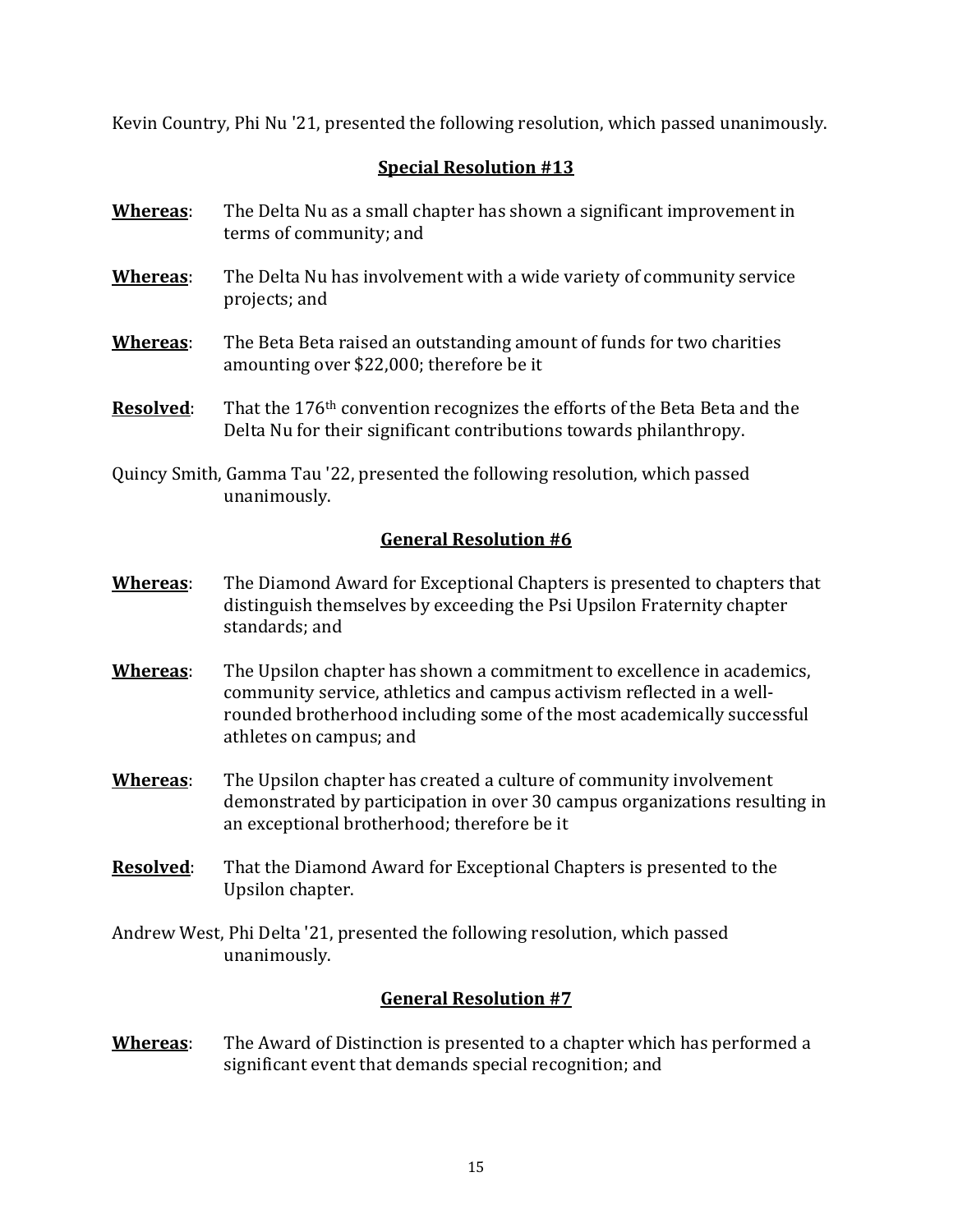| Whereas:         | The Epsilon Iota created a wellness chair to address the concerns of mental<br>health affecting their campus and chapter; and                                              |
|------------------|----------------------------------------------------------------------------------------------------------------------------------------------------------------------------|
| Whereas:         | The Lambda Sigma has continued to excel in areas of community service and<br>philanthropy; and                                                                             |
| Whereas:         | The Sigma Phi has shown significant improvement in academics, finances,<br>chapter growth, and alumni outreach; and                                                        |
| Whereas:         | The Phi Nu has continued to build their relationship with the Hidenwood<br>Elementary and grow the "Friend of Phi Nu" program in their local<br>community; therefore be it |
| <b>Resolved:</b> | That the Award of Distinction be given to the Epsilon Iota, Lambda Sigma,<br>Sigma Phi and Phi Nu chapters.                                                                |

Kevin Brophy, Phi '83, presented the following resolution, which passed unanimously.

## **General Resolution #8**

- **Whereas**: The Distinguished Alumni Service Award was created to recognize those alumni whose service have brought honor to our fraternity; and
- **Whereas**: Brother Earl Raynal, Phi '81, has been a dedicated mentor to the Phi chapter, donating 7,000 hours of his personal time to construction projects, chapter oversight, and alumni board building over more than seven years; and
- **Whereas**: Brother Raynal guided the chapter to adhere to Psi Upsilon's values by facilitating the re-colonization of the Phi chapter; therefore be it
- **Resolved**: That the Distinguished Alumni Service Award be awarded to Earl Raynal, Phi '81.

### *Committee on New Business*

Joey Cobau, Phi '21, presented the following resolution, which passed 54 in favor and zero opposed by a standing vote.

### **General Resolution #9**

- **Whereas:** Voting members of the Executive Council assume substantial risks and liabilities commensurate with their service on the Council; and
- **Whereas:** Members of the Executive Council have a fiduciary responsibility to take action in response to actions of chapters or individual members that are in violation of the Constitution or policies of the Fraternity and which they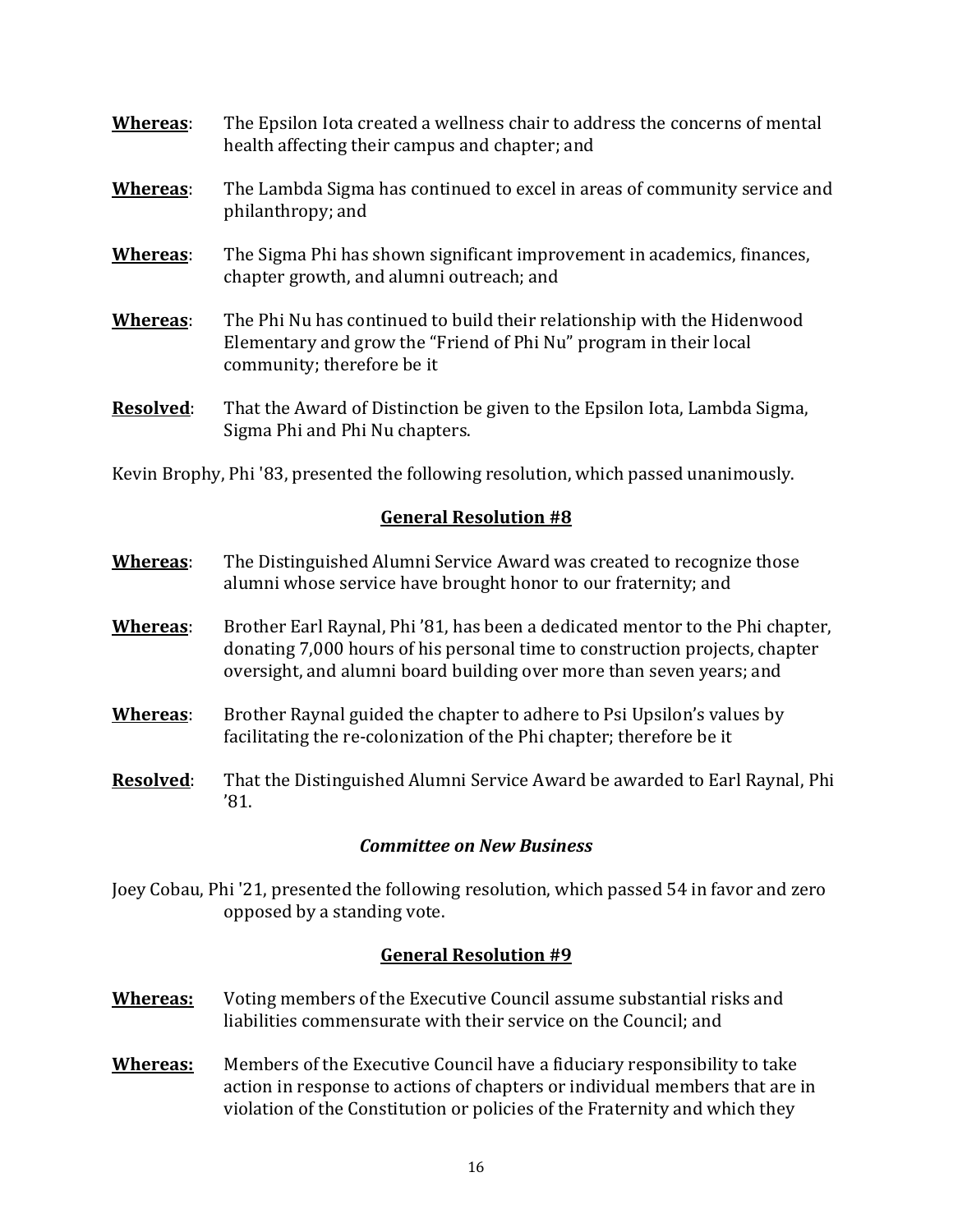witness, since their knowledge of such circumstances extends to the Executive Council as a whole potentially exposing the entire Council and the Fraternity to undue risk and liability; and

- **Whereas:** Maintaining a significant undergraduate voice on the Executive Council that is institutionalized in the governance structures of the Fraternity; therefore be it
- **Resolved:** The following changes are made to the Psi Upsilon Constitution: Article III, Section 2: In addition to the elected alumni term members of the Executive Council, two undergraduate members of the Fraternity shall be elected by the Convention for terms of one year each, to serve as the Undergraduate Advisory Board and will be invited to attend meetings as non-voting members of the Executive Council. Article III, Section 3: In addition to the alumni members of the Executive Council, all living past presidents of the Executive Council shall be life members with full voting rights. All retiring members of the Executive Council who have served ten years or more may be elected honorary life members of the Executive Council without voting rights.
- Steven Gaston, Chi Delta '20, presented the following resolution, which passed 41 in favor and 13 opposed by a standing vote.

# **General Resolution #10**

- **Whereas:** In practice while each chapter is subject to the Constitution of Psi Upsilon, and the policies developed by the Executive Council of Psi Upsilon Fraternity, it is not made explicit within this constitution that these policies have precedence over the actions of the chapter, nor is it explicitly stated that the Executive Council is tasked with creating and enforcing said policy; therefore be it
- **Resolved**: The following changes are made to the Psi Upsilon Constitution: Article II, Section 1: The Convention shall be the primary source of legislation governing the Fraternity. The Executive Council shall be the primary administrative arm of the Fraternity. The Executive Council shall likewise possess legislative power to deal with emergencies, adopt policy, and conduct the business of the Fraternity between Conventions subject to the approval of the ensuing Convention. Article VI, Section 1: Each chapter shall have power to provide for its own

organization and proceedings in such a manner as it may see fit, so far as such provisions do not conflict with this Constitution or the Policies of Psi Upsilon Fraternity.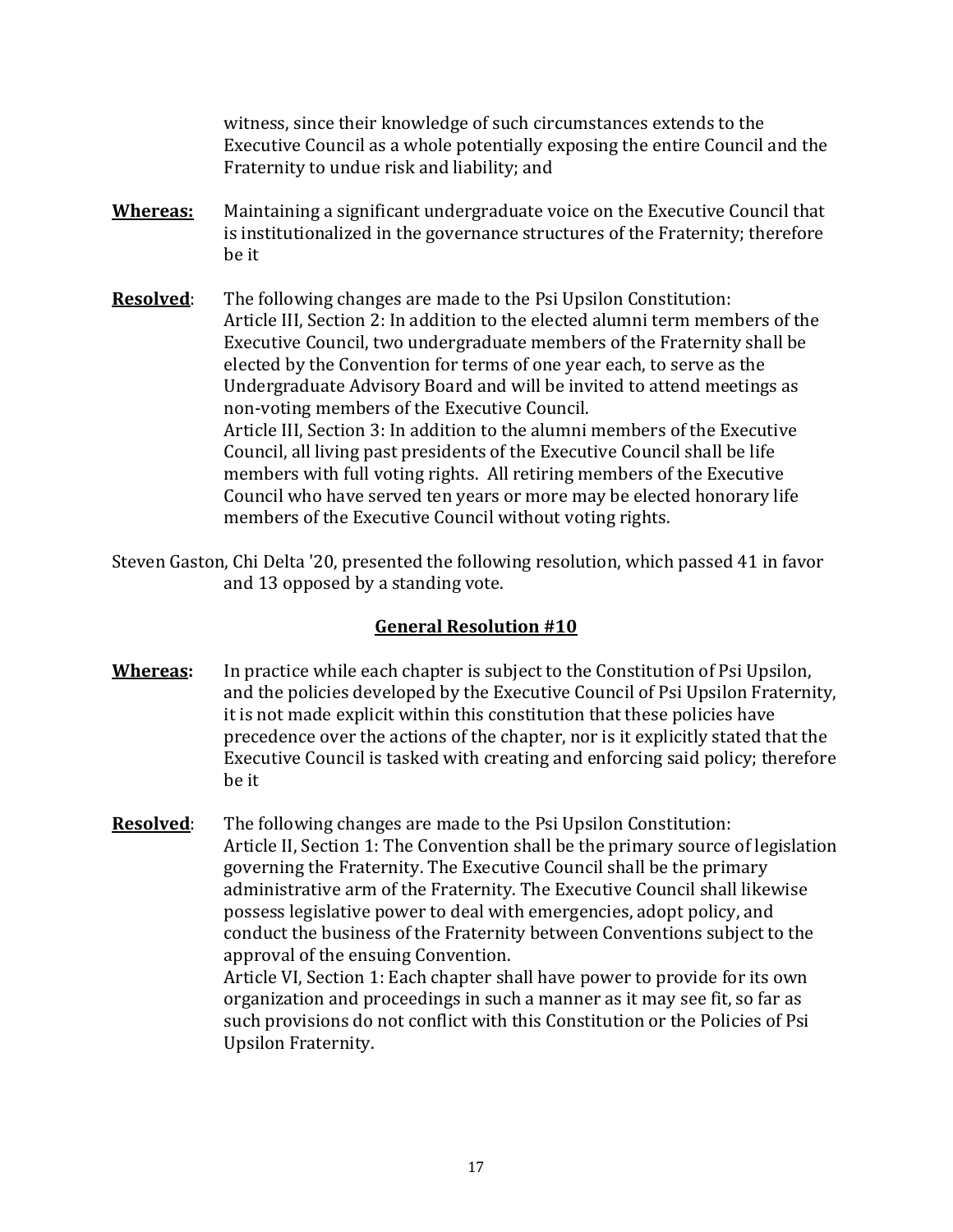Corey O'Brien, Alpha Omicron '20, presented the following resolution, which passed with 44 in favor and three opposed by a standing vote.

### **General Resolution #11**

- **Whereas:** Psi Upsilon Fraternity does not verify that alumni associations are incorporated and meet annually, nor is the incorporation of an alumni association or the holding of annual meetings possible for some chapters, the mandatory implication of the term "shall" is problematic; and
- **Whereas:** It should not be the responsibility of an alumni association to oversee the undergraduate chapter, it's education, or it's risk management, nor is it physically or fiscally possible for alumni associations to do so; and
- **Whereas**: Instances exist where the interests of the host college or university to not align with the best interests of the chapter or the fraternity as a whole; therefore be it
- **Resolved**: The following changes are made to the Psi Upsilon Constitution: Article VI, Section 3: The alumni body of each chapter should incorporate itself and should hold at least one meeting a year to which all the members of the chapter's alumni body shall be invited. At such meetings, an annual report of the operation of the chapter shall be rendered, covering the activities of the undergraduates and the alumni. A board of trustees, or its counterpart, composed of alumni of the chapter, shall be established to conduct the business of the alumni corporation. The election of members to such a body, as vacancies exist or as terms of such expire, shall be held at such annual meetings. The purpose of such alumni corporation shall be (1) to conduct the business affairs of the corporation, (2) to aid in the financial operation of the chapter, and (3) to support the educational and risk management programs of Psi Upsilon. (4) to cooperate, as appropriate, with the administration of the institution where the chapter is located , (5) to hold title to and ownership of the chapter house where such is feasible*,* and (6) to support the actions of the Executive Council pertaining to its respective undergraduate chapter. The board of trustees should meet at least four or more times a year with at least one such meeting to be held at their respective chapter houses. Such procedure will permit the board of trustees to maintain close contact with the affairs of the undergraduates and of the house and to review communications between the Executive Council or Convention, and the chapter in order to assure compliance with the mandates of the Fraternity.